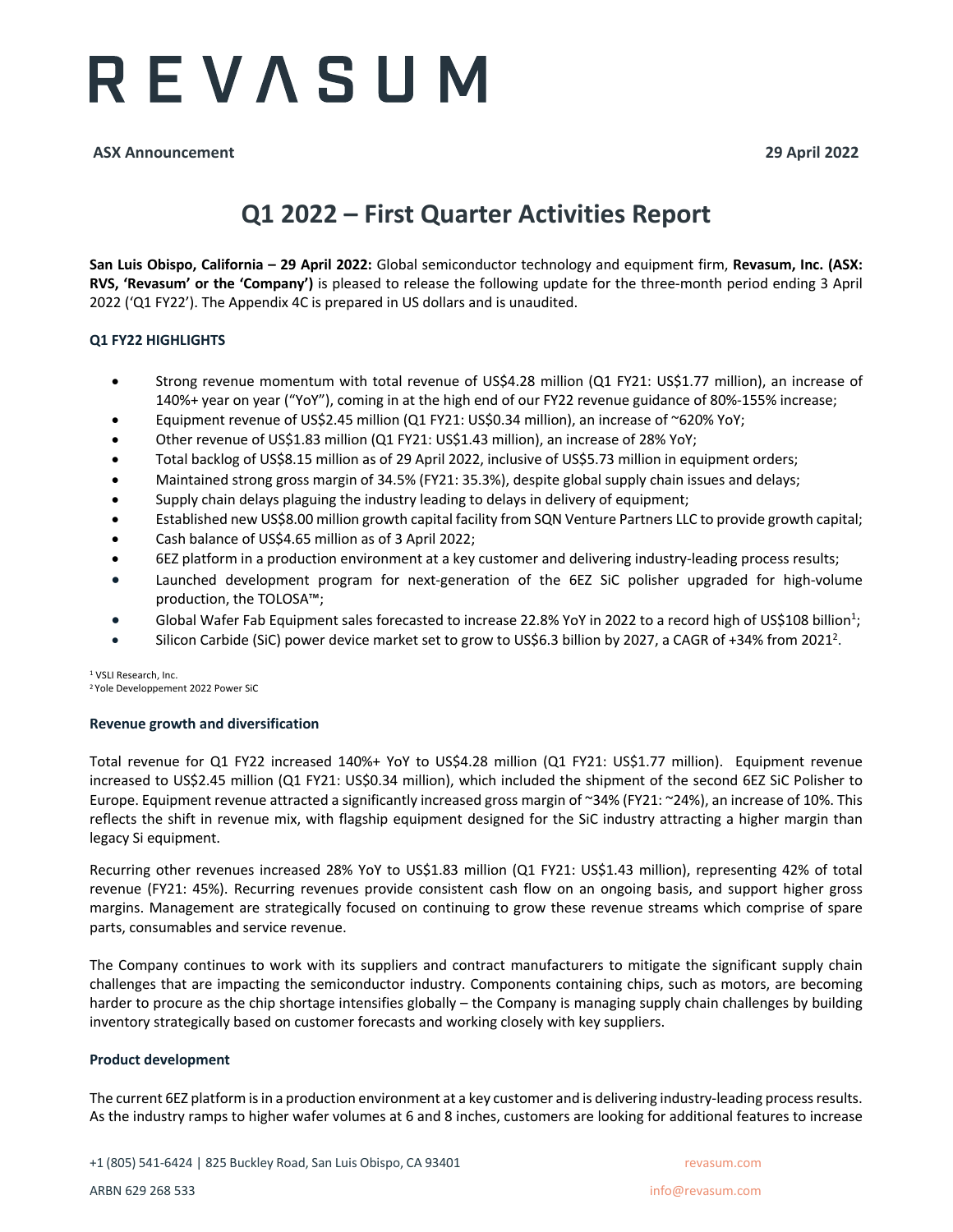# REVASUM

throughput and reduce cost of ownership. This is critical for SiC devices to move from niche to mainstream.

During the quarter, Revasum launched a development program for its next-generation of the 6EZ SiC polisher, the TOLOSA™. Designed for high-volume production, the TOLOSA™ will incorporate a number of new features, including a fullyintegrated multi-chamber brush cleaning module to significantly increase throughput and improve clean. The TOLOSA™ will be released to the market in 1H 2023. Revasum continues to partner with strategic customers and leading consumable providers on the development of new products and Continuous Improvement Programs, further strengthening its market leading position for SiC grinding and CMP equipment.

#### **Financial commentary**

Operating cash outflows for the quarter increased to US\$4.17 million (Q1 FY21: inflows of US\$0.15 million). This was primarily due to an increase in cash outflows relating to inventories as the Company works to mitigate the impacts of significant supply chain delays. While the near-term pace of supply chain recovery is difficult to assess, we are confident that our actions will result in progressive improvement in our performance on a go-forward basis.

The delays in receipt of inventories pushed equipment shipments into Q2 2022, also leading to a reduction in customer receipts for the quarter. The confirmed order backlog remains robust however, with shipments merely delayed to the next quarter. As at quarter end, aged receivables totaled US\$3.29 million.

Included within operating cash outflows are payments to related parties and associates totaling US\$61K, comprising of CEO salary and directors' fees.

On 18 February 2022 the Company secured a growth capital facility from SQN Venture Partners, LLC. The facility will provide up to US\$8.0 million in debt financing to accelerate new product development and provide working capital to support rapid growth. The funds are available in two tranches. US\$5.0 million was funded upon closing of the facility on 18 February 2022. An additional US\$3.0 million will be made available to the Company upon achieving YTD Purchase Orders for the 7AF-HMG and 6EZ of at least US\$12.0 million by 30 September 2022.

Revasum's unaudited cash balance at the end of Q1 FY22 was US\$4.65 million (Q4 FY21: US\$4.30 million).

#### **Industry Update and Outlook**

Investment in wafer fabrication equipment (WFE) remains strong, with total global WFE sales forecasted to exceed US\$100 billion for the 2022 fiscal year.

While continued supply-related delays will likely result in delays in shipments of equipment, the Company remains on track to achieve its FY22 revenue target of US\$25 million to US\$35 million. Equipment revenue is expected to account for US\$18 million to US\$25 million, while other recurring revenues are anticipated to increase to US\$7 million to US\$10 million.

#### **Revasum President and Chief Executive Officer, Rebecca Shooter-Dodd said:**

*"The 2022 fiscal year is off to a strong start, with a total revenue increase of 140%+ year on year ("YoY"), despite the impact of pervasive supply chain delays being seen globally. We also continued to convert opportunities into orders, maintaining a healthy confirmed order backlog.* 

*This is reflective of the increasing equipment demand across the semiconductor industry – with wafer fab equipment sales forecasted to increase ~23% YoY in 2022 to a record high of US\$108 billion.* 

*"We invested in innovation, maintaining our strategic focus on the rapidly growing SiC industry. During the quarter we launched a development program for our next-generation CMP tool – the TOLOSA™.*